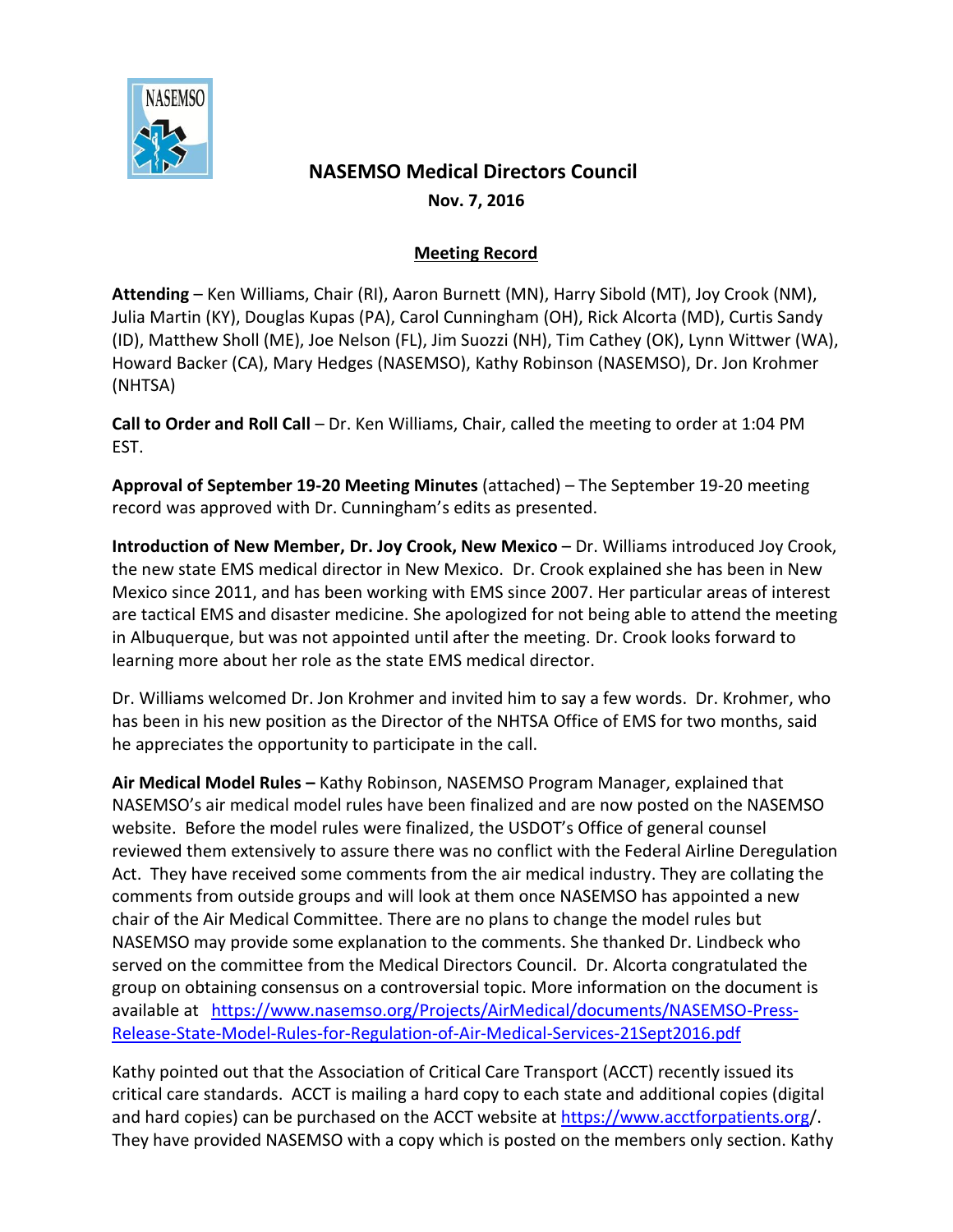offered to email a copy to the Medical Directors Council listserv, but asked that members not share it, as a courtesy to ACCT, who has it available for purchase.

**HR 4365 and S 2932, Protecting Patient Access to Emergency Medications Act of 2016 Update**– Dr. Harry Sibold explained, for the benefit of new members, the background of the companion bills which are intended to codify the longstanding practice of EMS administering controlled substances in the field by standing order. This practice is not presently allowed under the Controlled Substances Act. The House bill moved through various committees of jurisdiction in September. If the bills are not passed by the end of the year, the effort would have to begin again with the new two-year congressional session. Harry said that everyone who has a bill introduced in this congressional session will be pushing for passage during the lame duck session which begins after tomorrow's election. Harry emphasized that members of Congress are much more willing to respond to a tweet than to email, because twitter is public. Harry explained that he received a response from his representative within hours of tweeting him regarding the need to pass the bill. Dr. Williams asked about whether the Medical Directors Council can contact congressional representatives. Mary said that although NASEMSO is supporting the bills, it is preferable for individuals to contact his or her own congress person and senators in support of these companion bills. Carol Cunningham commented that in her state it would be an ethics violation if she used her position as the state medical director to advocate on behalf of certain legislation, as such communication must go through the designated person in her state agency. It was agreed that individuals may contact their own representative if they act as an individual and not as a representative of their state agency. Harry agreed to send instructions to the Medical Directors Council listserv about using Twitter to contact one's representative.

**Planning and Logistics for January 23 Meeting, New Orleans** – Mary Hedges explained that arrangements have been made for the Medical Directors Council to meet the day before the National Association of EMS Physicians (NAEMSP) meeting gets underway, which has been the practice for the past several years. The MDC will meet 1 – 6 PM at Le Pavilion, which is less than a half mile from the Hyatt. NASEMSO has secured a small room block for a significantly discounted rate of \$129 per night. The Model EMS Clinical Guidelines Work Group will be meeting there also on January 21-22. She will send an email with further information.

**Medical Directors Council Meeting at NASEMSO Spring Meeting, 1:00 – 3:00 PM, March 6** – Ken asked Mary to explain the potential for the Medical Directors Council to hold a short meeting at the NASEMSO Spring Meeting on March 6. Because the regularly scheduled Medical Directors Council Meeting falls on Monday, March 6, the first day of the NASEMSO Spring Meeting, it was suggested that we hold a short meeting in person for those who attend and join the other members by teleconference. Carol suggested moving the MDC meeting to Tuesday, March 7, so in order to better accommodate those who wish to stay for the remainder of the NASEMSO meeting. Ken suggested polling the members via the listserv to determine which day to meet.

## **Other**

Teleflex's MAD Recall – Ken said the recall of the atomizer device will pose some problems for those using the device for naloxone administration. This should not be a problem for hospitals and EMS but it may be more problematic law enforcement who may not receive notice of the recall.